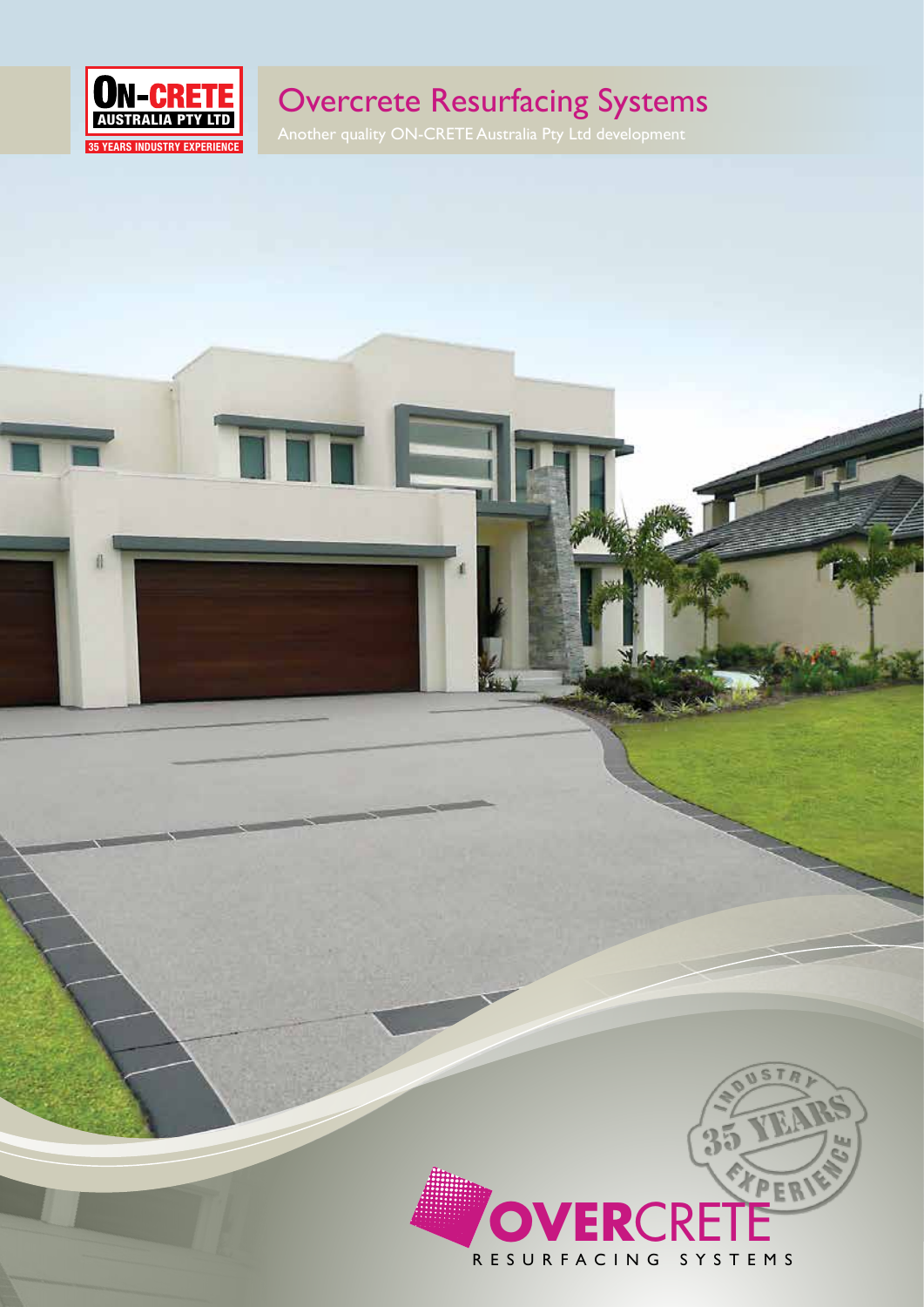



styles and themes are endless with the use of patterns, textures and colours. Any design possible can be co-ordinated with your ideas and surroundings.



Handcrafted Slate and Stone Finish.



Stencil Patterns & Rosettes are available upon request. Logos and monograms are features that can be incorporated into your project.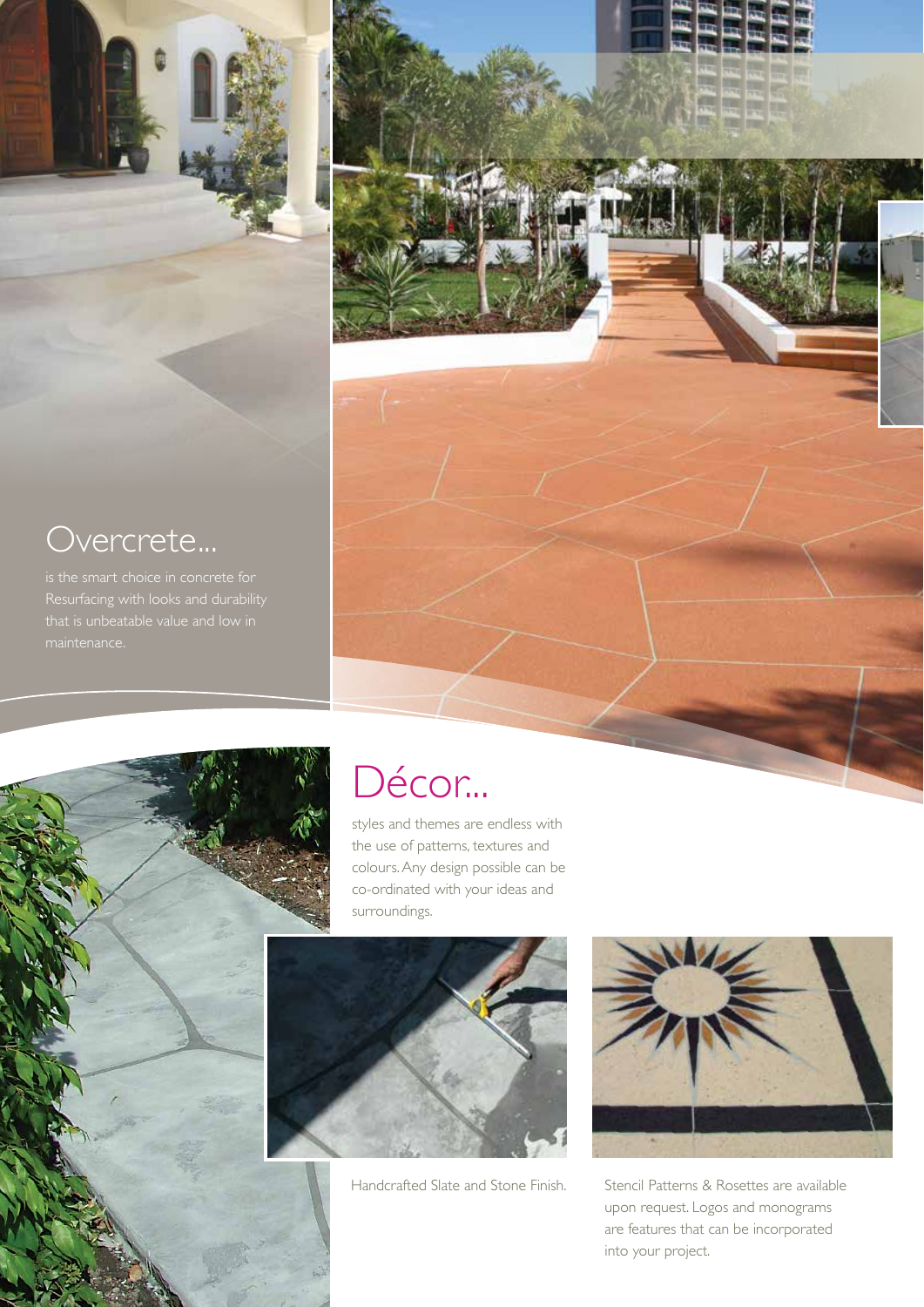On-Crete Australia Pty Ltd are leaders in the field with over 35 years experience in the decorative concrete industry with technical advice and application support available. Our research and development is on going to improve our range and maintain a high standard of quality.









# **Overcrete** decorative concrete

has the potential for unique finishes. Our product has the capability to achieve different effects: eg; Marble, Stone, Tile, Wood Grain and Polished Concrete.